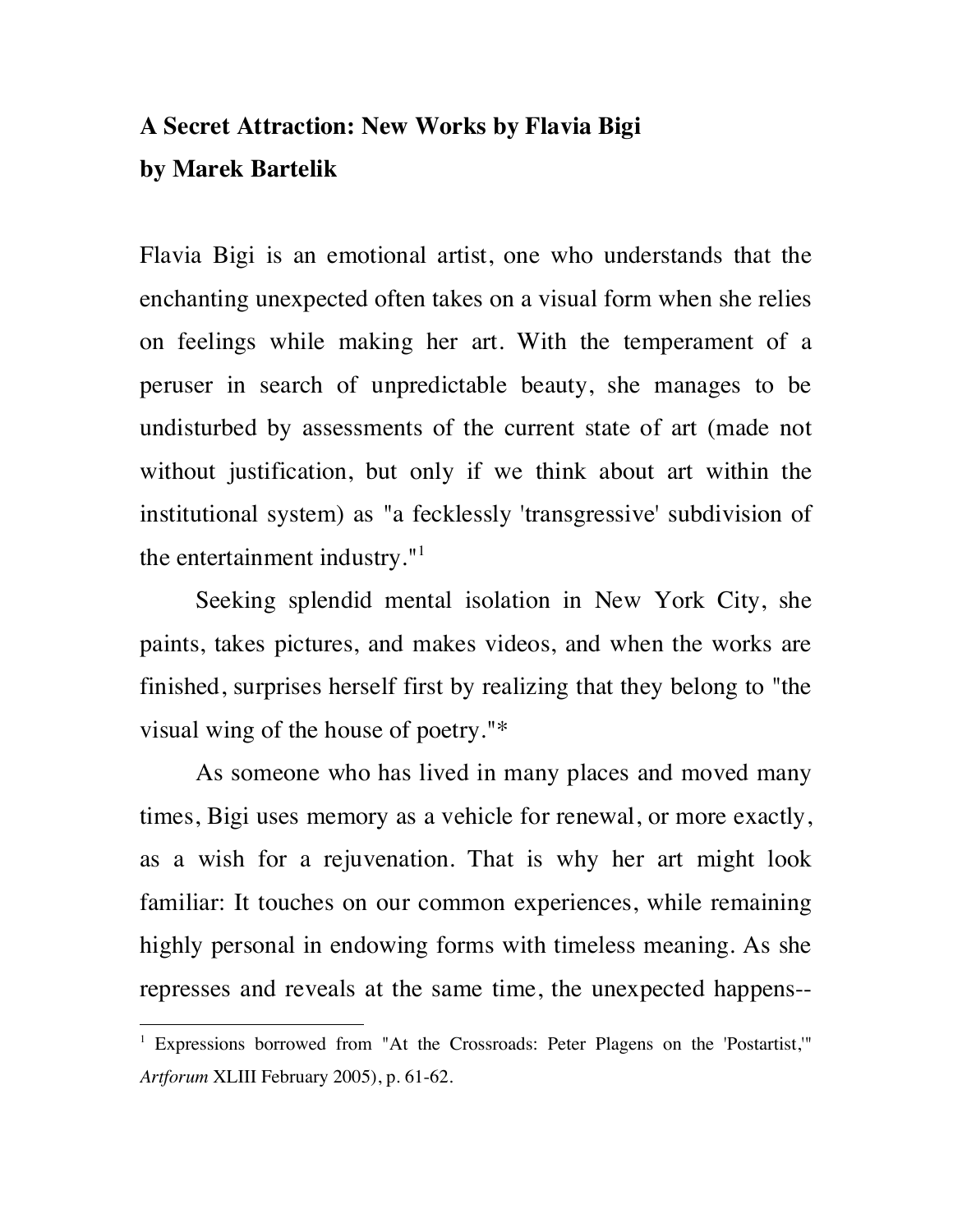and remains. In her video work, *Greenwave*, 2004, water continuously washes an unnamed seashore in the artist's native Italy, while the waves become specs of light touched by sun. With the sensibility of a Rubenist, Bigi "paints" her sea fluorescent green, using the color of melancholy that a drowned maiden would have chosen for the fabric of her garment had Gogol allowed her to do so. In her painting, *Untitled*, 2004, two boys, apparently lost and frightened, float in a rubber boat. However, the frame cuts out the "bigger picture," preventing us from determining whether the body of water is an ocean or a small backyard swimming pool. Thus, Bigi's *message* is not transparent, for it is impossible to say how much of what we witness is linked to a given reality and how much of it is a visual masquerade. The stones in *Here We Are*, 2004, are awkwardly shaped, and painted with difficulty. They represent a hostile environment for both the artist and the man in the picture**,** who seems to be blinded by the fire. (Once upon a time, Guillaume Apollinaire argued that "la flamme est le symbole de la peinture."<sup>2</sup> ) Can the man and the woman depicted on board the ship cutting through a sea full of icebergs in *There We Go*, 2005, be bonded together and stay apart at the same time, cut from life spatially and emotionally? Executed "on the surface," the painting speaks of oblivion as a heightened form of memory.

 <sup>2</sup> Quoted from S. Settis, *Giorgione's* Tempest*: Interpreting the Hidden Subject*, transl. E. Bianchini (Chicago: University of Chicago Press, 1990), p. 57